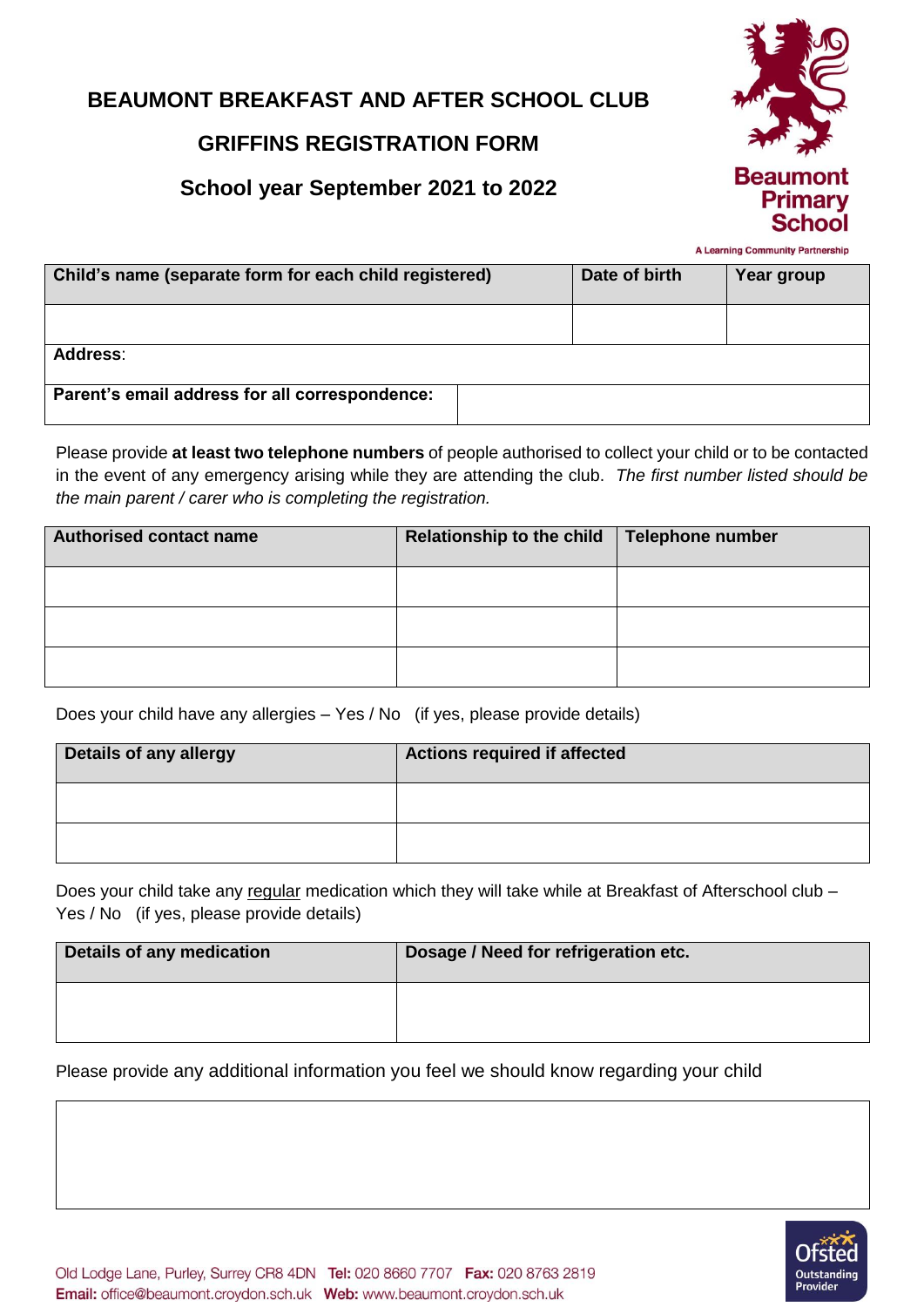# **Beaumont Primary School**

# **Griffins Breakfast & After School Club - Terms and Conditions 2021/2022**

## **Registration conditions:-**

All parents are required to sign this registration form and agreement prior to their child accessing either the breakfast and after school club. By signing, all parents acknowledge that they have read these terms and conditions and understand that they are binding. There is a one-off non-refundable registration fee of £20 per child.

#### **Bookings and Cancellations:-**

Places at each session are booked on a 'first come, first served' basis taking account of an adult/child ratio.

All bookings should be managed through your child's ParentPay account at least 24 hours in advance of when the place is required. Likewise, cancellations must be made at least 24 hours in advance of when a booking is not required. You will be charged for any bookings not cancelled in line with this requirement.

*In exceptional circumstances*, you telephone the School Office to request a same day session. Only if the maximum limit of pupil numbers has not been reached will the office staff be able to release such a place for your child. Bookings taken through the school office will only be processed when the account is in credit.

No bookings / cancellations will be arranged via telephone communication with the Club Manager.

#### **Charges\*\*** *:- (\*\*the times listed are the standard hours but subject to change in emergency circumstance)*

Breakfast club is open from 7.30am until 8.50am and is based in the Reedham Room and the School Hall. The price is £6 per child per session and is inclusive of all activities and food provided.

After-school club is open from 3.10pm (KS1) / 3.15pm (KS2) through to 6.15pm and is based in the Reedham Room, School Hall, Playground and Back Play Area. The price is £13.50 per session and is inclusive of all activities (including any teacher-led sessions) and food provided.

There is no sibling discount.

The school reserves the right to withdraw a session due to emergency circumstances (e.g. school closure for snow). In such circumstances, you will refunded for a pre-booked session(s) occurring during such times of enforced closure.

However, if you have made a booking but decide within the preceding 24 hours of it being required that your child will not attend for whatever reason, you will still be charged. Please note the cancellation process on ParentPay in the event you wish to cancel a previous booking prior to the preceding 24 hours.

## **Additional charges :-**

If your child is not collected by 6.15pm at the latest, an additional charge of £10 for each block of up to 15 minutes will be added to your ParentPay account (i.e. you arrive at 6.16-6.30pm = £10 additional charge; you arrive 6.31-6.45pm = £20 additional charge; you arrive at 6.46-7pm = £30 additional charge etc). Whilst we accept that travel difficulties sometimes arise, 2 members of staff are required to stay until the last child is collected and they must be paid for this additional time beyond their contracted hours of work.

If late collection occurs more than 3 times in an academic year, a child will not be allowed to attend the provision for 6 weeks.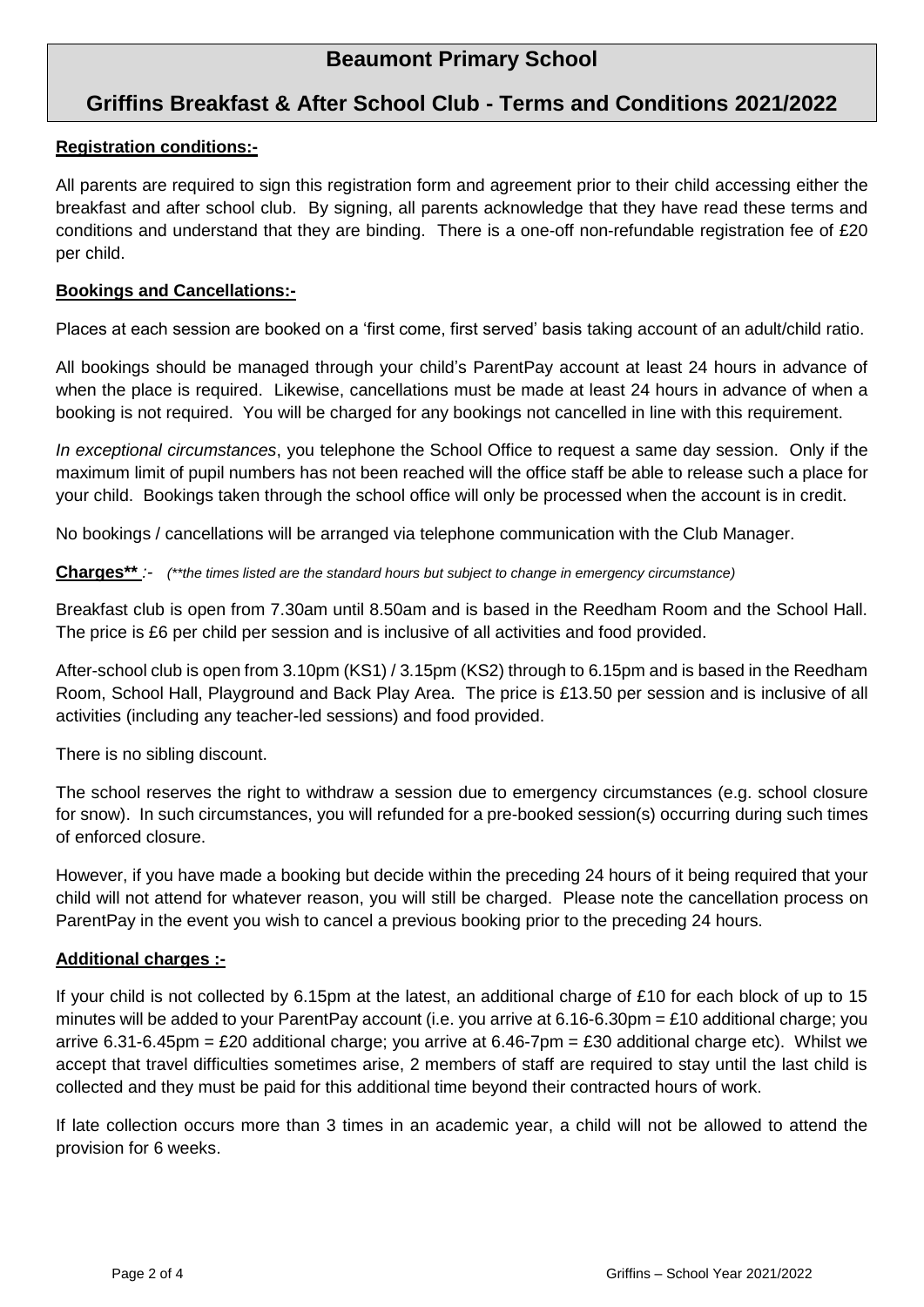## **Payment and refunds:-**

Payment must be made via your child's ParentPay account at the time of booking any sessions. Therefore, you must check in advance of making any booking that the ParentPay account is in credit. Sessions booked which have not been paid for will be automatically cancelled by the online system.

Refunds are only available against booking cancellations received at least 24 hours in advance of when any booking was required.

## **Collection / Signing in and out :-**

For safeguarding, every time your child attends breakfast or after school club, you will be asked to sign them in and out of the register. *Only the people listed above in your Authorised Contact list are authorised to collect your child,* therefore if you need to amend your arrangements permanently, please complete a new registration form. In the event of a temporary change if you plan for somebody else to collect your child (e.g. another parent, friend), you must provide a password to that person, which the Club Manager has agreed with you on the day this arises when you call to inform of the change of authorised person. *Under no circumstances will your child be sent home with any other person unless we are in contact with you on the day in question to amend your authorisation in line with this password system.* 

## **Exclusions :-**

The school reserves the right to refuse or exclude any child if, in the Head Teacher's opinion, that child is incompatible with the general wellbeing and safe running of the club. In this instance, no refund will be given; any cost incurred, including any damage, will be passed on to the parents / carers who will be responsible for the collection of their child from the club.

#### **Concerns :-**

Should you have any concerns regard your child's time at Beaumont Breakfast and Afterschool Club, please speak in the first instance to the Club Manager. If you are not satisfied with the action taken, please speak to the Head Teacher. We will investigate your concerns and respond as quickly as possible.

## **Data and Child Protection :-**

The personal information requested on our booking form is required to allow the staff to provide appropriate out of school care. The information will only be used in line with our GDPR data protection policy. You should inform us of any changes in personal information including home address, emergency contact details and medical information.

#### **Consent and declaration :-**

By signing below, you consent to:-

- Beaumont Breakfast and Afterschool Club staff administering first aid to your child if required;
- Beaumont Breakfast and Afterschool Club staff seeking medical treatment on behalf of your child if required.

I confirm that I have read the terms and conditions outlined in this document and agree to follow its policies and procedures.

Signed: …………………………………………………………………. Date: ……………………

Name: ………………………………………………………………….. (please print)

Page 3 of 4 Griffins – School Year 2021/2022